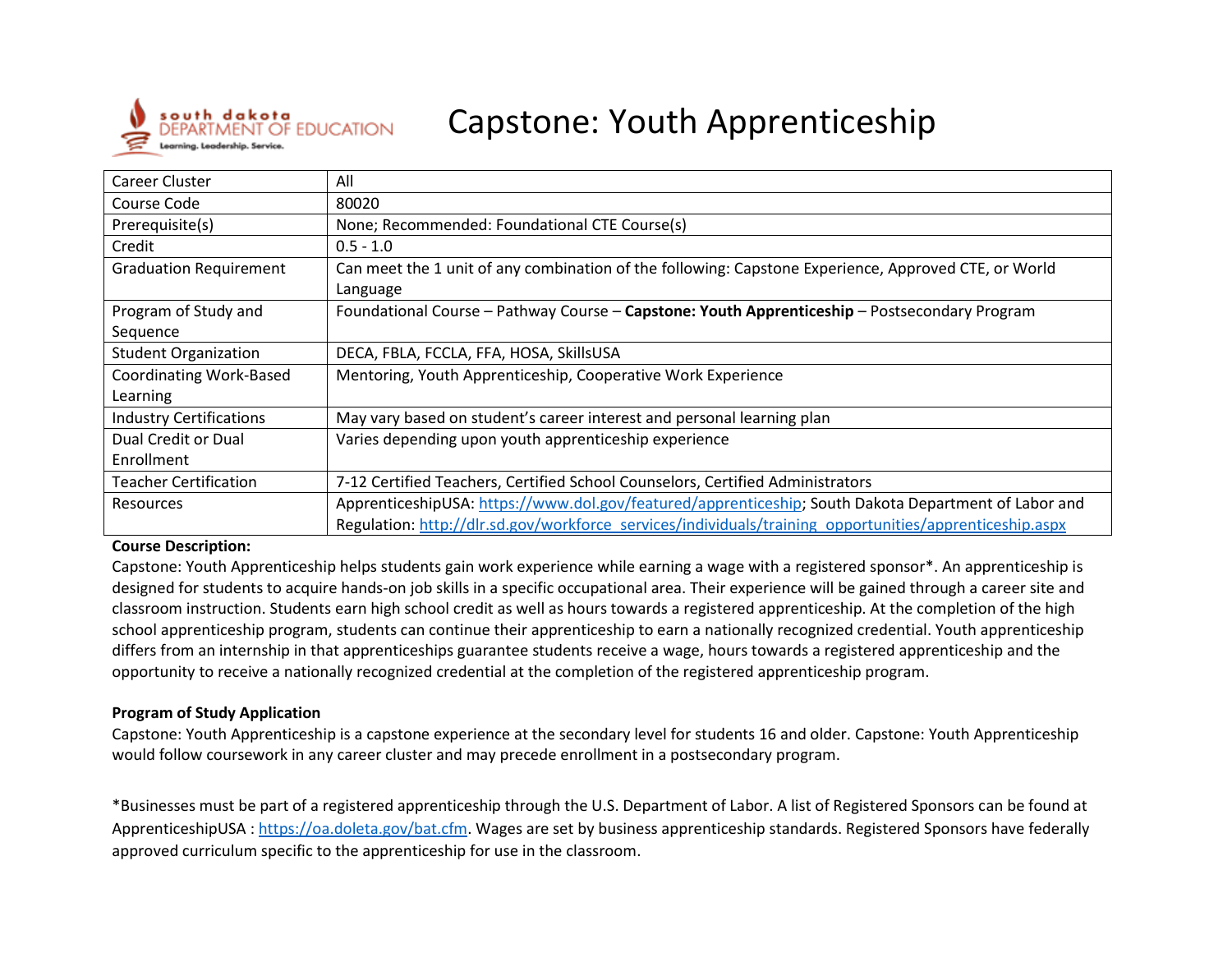#### **Course Standards**

## **YA 1 Students will evaluate career and personal attributes to develop a professional work ethic.**

| Webb Level      | Sub-indicator                                                                             | <b>Integrated Content</b> |
|-----------------|-------------------------------------------------------------------------------------------|---------------------------|
| Level 1: Recall | YA 1.1 Identify career interests in the apprenticeship experience that align with the     | SDMyLife - Career         |
|                 | student personal learning plan (PLP)                                                      | Matchmaker                |
| Level 3:        | YA 1.2 Assess personal attributes                                                         |                           |
| Strategic       | Examples:                                                                                 |                           |
| Thinking        | Works well with others                                                                    |                           |
|                 | Punctuality                                                                               |                           |
|                 | Occupationally appropriate dress                                                          |                           |
|                 | Task-oriented when working                                                                |                           |
| Level 3:        | YA 1.3 Compare career interest expectations to personal attributes                        |                           |
| Strategic       | Examples:                                                                                 |                           |
| Thinking        | Some careers are more flexible on their culture with coming to work on time;<br>$\bullet$ |                           |
|                 | whereas others are more strict                                                            |                           |
|                 | Dress requirements (scrubs, business professional, business casual, casual,               |                           |
|                 | etc.)                                                                                     |                           |
| Level 2:        | YA 1.4 Apply power skills                                                                 | The Center for Work       |
| Skill/Concept   | Example power skills:                                                                     | <b>Ethic Development</b>  |
|                 | Problem solving                                                                           | https://workethic.org/    |
|                 | Employability<br>$\bullet$                                                                |                           |
|                 | Communication                                                                             |                           |
|                 | Leadership                                                                                |                           |
|                 | Interpersonal relations                                                                   |                           |
|                 | Attendance/Punctuality                                                                    |                           |
|                 | Cooperation<br>$\bullet$                                                                  |                           |
|                 | Responsibility                                                                            |                           |
|                 | Accountability<br>٠                                                                       |                           |
|                 | Self-management                                                                           |                           |
|                 | Integrity/honesty                                                                         |                           |
|                 | Initiative                                                                                |                           |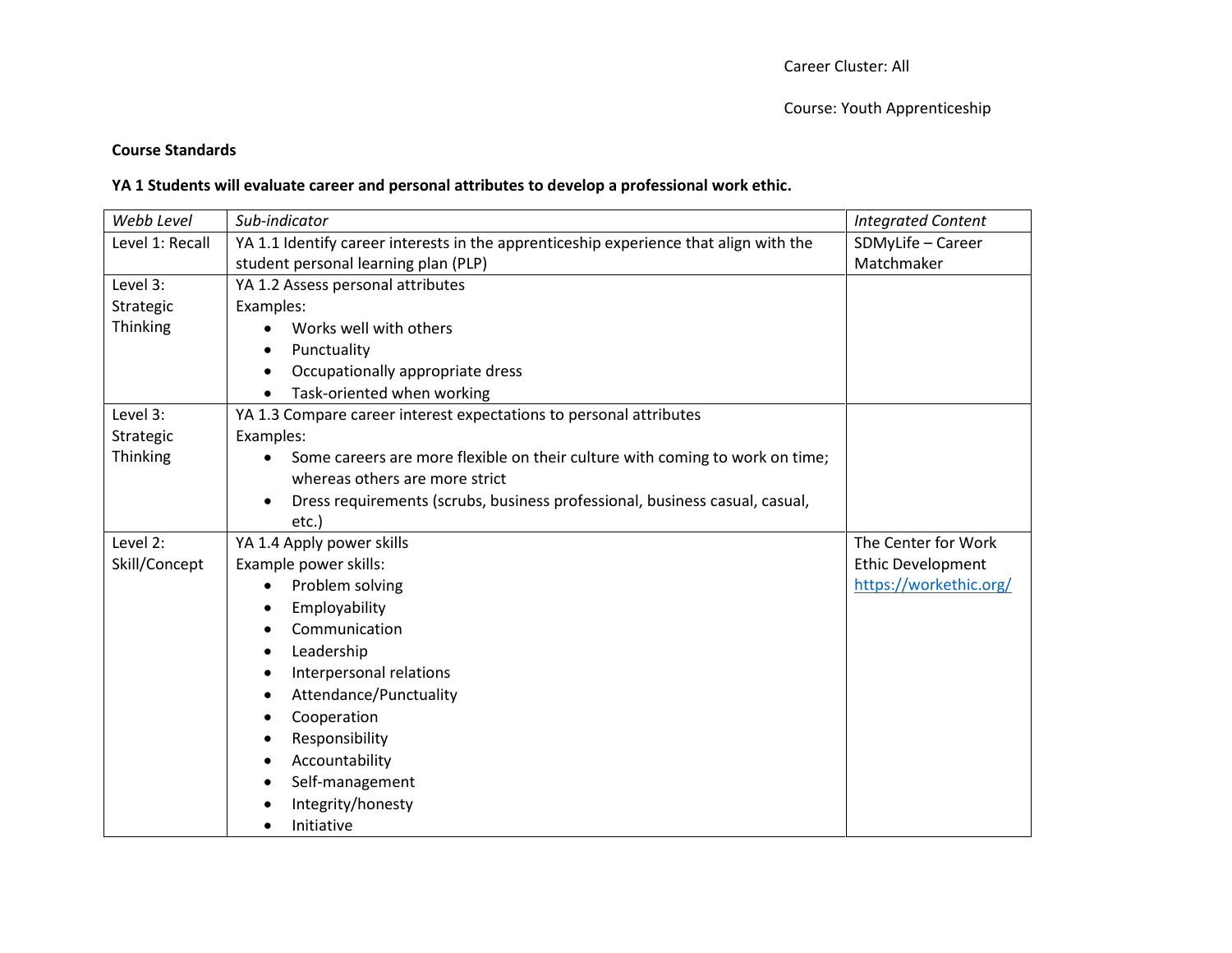## **YA 2 Students will complete on-the-job training and occupational-related tasks.**

| Webb Level      | Sub-indicator                                                                | <b>Integrated Content</b> |
|-----------------|------------------------------------------------------------------------------|---------------------------|
| Level 1:        | YA 2.1 Demonstrate mastery of occupational-related skills by documenting a   | National                  |
| Recall          | minimum of 200 on-site apprenticeship hours per semester during the          | apprenticeship            |
|                 | experience                                                                   | standards/guidelines      |
|                 | Examples:                                                                    |                           |
|                 | Log                                                                          |                           |
|                 | <b>Blog</b><br>٠                                                             |                           |
|                 | Journal                                                                      |                           |
| Level 3:        | YA 2.2 Adhere to industry norms and safety standards                         | OSHA 10                   |
| Strategic       | Examples:                                                                    |                           |
| <b>Thinking</b> | Complete Occupational Safety and Health Administration (OSHA)                |                           |
|                 | General Safety training for various occupations                              |                           |
|                 | Complete First Aid certification training<br>$\bullet$                       |                           |
| Level 1:        | YA 2.3 Identify an array of skills learned through exposure to several tasks |                           |
| Recall          | within the business setting                                                  |                           |
|                 | Examples:                                                                    |                           |
|                 | Using white balance feature with a video camera<br>٠                         |                           |
|                 | Soldering a pipe<br>٠                                                        |                           |
|                 | Checking blood pressure on a patient                                         |                           |
|                 | <b>Using Microsoft Excel</b>                                                 |                           |

**Notes**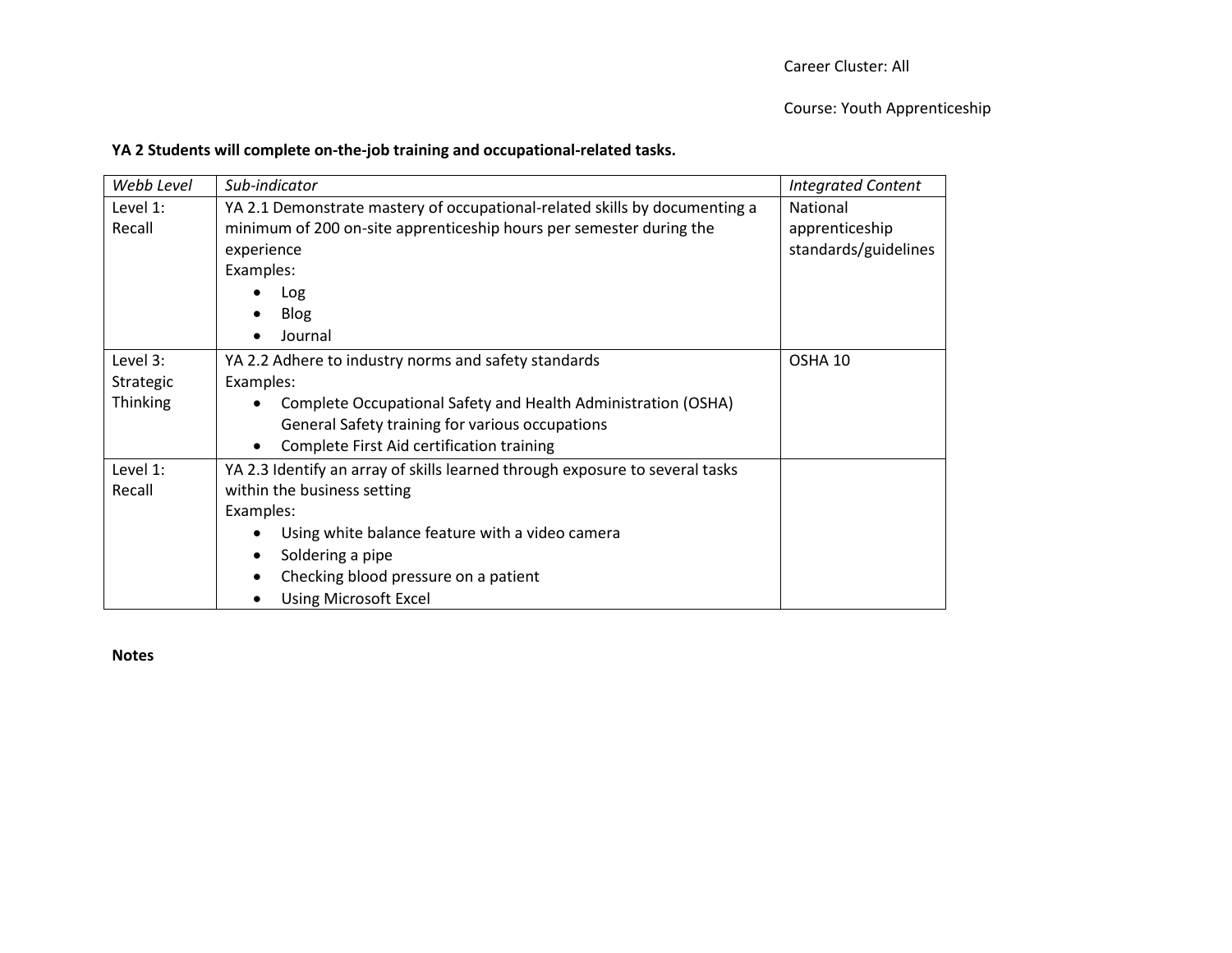## **YA 3 Students will demonstrate final product of the apprenticeship experience.**

| Webb Level          | Sub-indicator                                                               | <b>Integrated Content</b> |
|---------------------|-----------------------------------------------------------------------------|---------------------------|
| Level <sub>2:</sub> | YA 3.1 Perform daily work tasks consistent with responsibilities and work   |                           |
| Skill/Concept       | culture in the apprenticeship experience                                    |                           |
|                     | Examples:                                                                   |                           |
|                     | Arriving/departing on time<br>$\bullet$                                     |                           |
|                     | Communicating with supervisor/co-worker/internship coordinator<br>$\bullet$ |                           |
|                     | Completing assigned tasks<br>$\bullet$                                      |                           |
| Level 3:            | YA 3.2 Showcase a presentation, demonstration, or portfolio as the          | Available                 |
| Strategic           | culmination of the apprenticeship experience                                | Apprenticeship            |
| Thinking            | Examples:                                                                   | Occupations:              |
|                     | Showing the web site a student designed<br>$\bullet$                        | https://www.doleta.       |
|                     | Showing the landscaping a student created<br>٠                              | gov/OA/occupations        |
|                     | Presenting on PowerPoint about the student's experience<br>٠                | .cfm                      |
|                     | Demonstrating how to draw blood                                             |                           |
|                     | Showing the basics of acting                                                |                           |

**Notes**